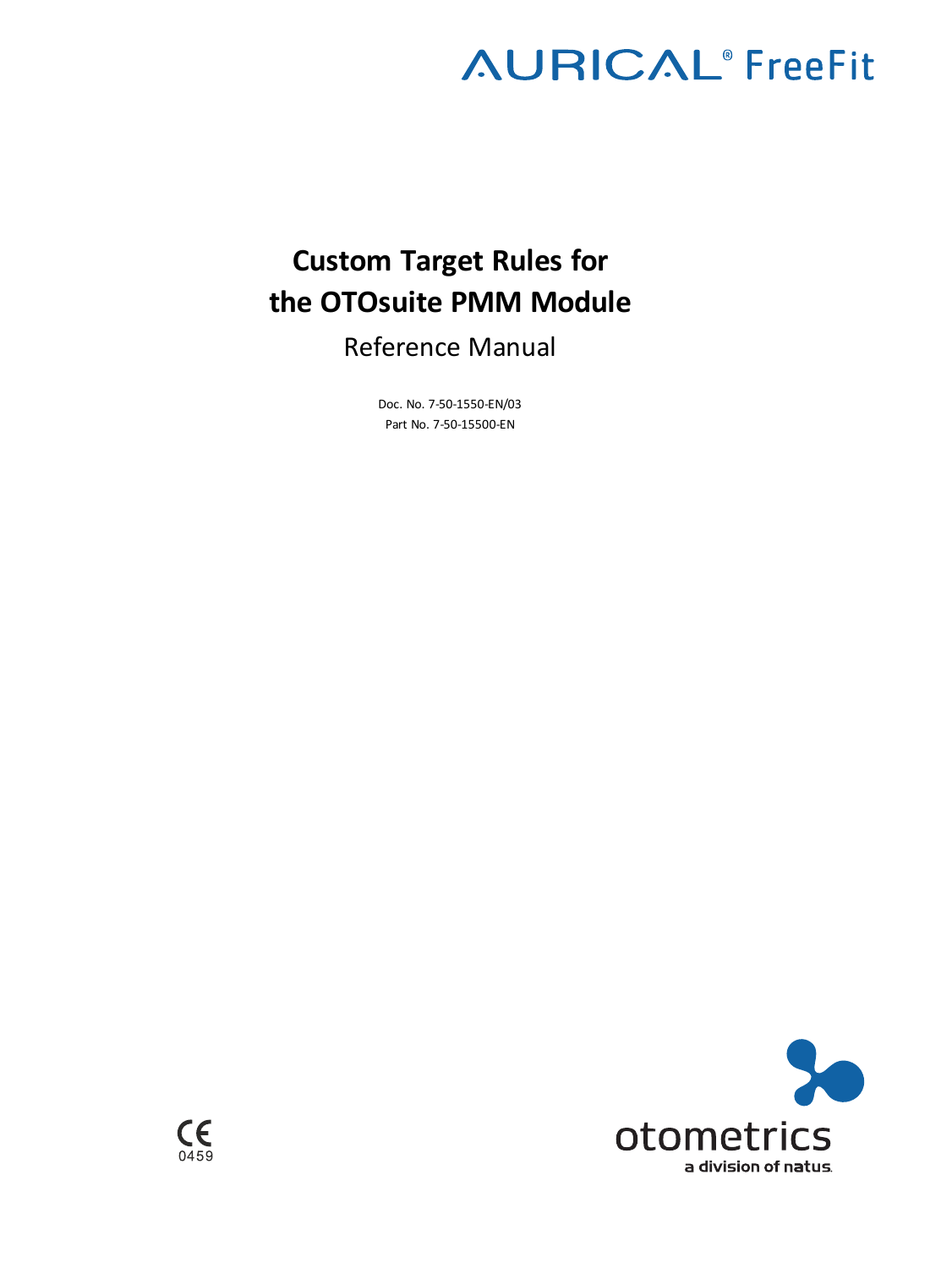#### **Copyright notice**

© 2014, 2019 Natus Medical Denmark ApS. Allrights reserved. ® Otometrics,the Otometrics Icon, AURICAL, MADSEN,Otoscan, ICS and HORTMANN are registered trademarks of Natus Medical Denmark ApS in the U.S.A. and/or other countries.

**Version release date** 2019-06-06 (214030)

**Technical support**<br>Please contact your supplier.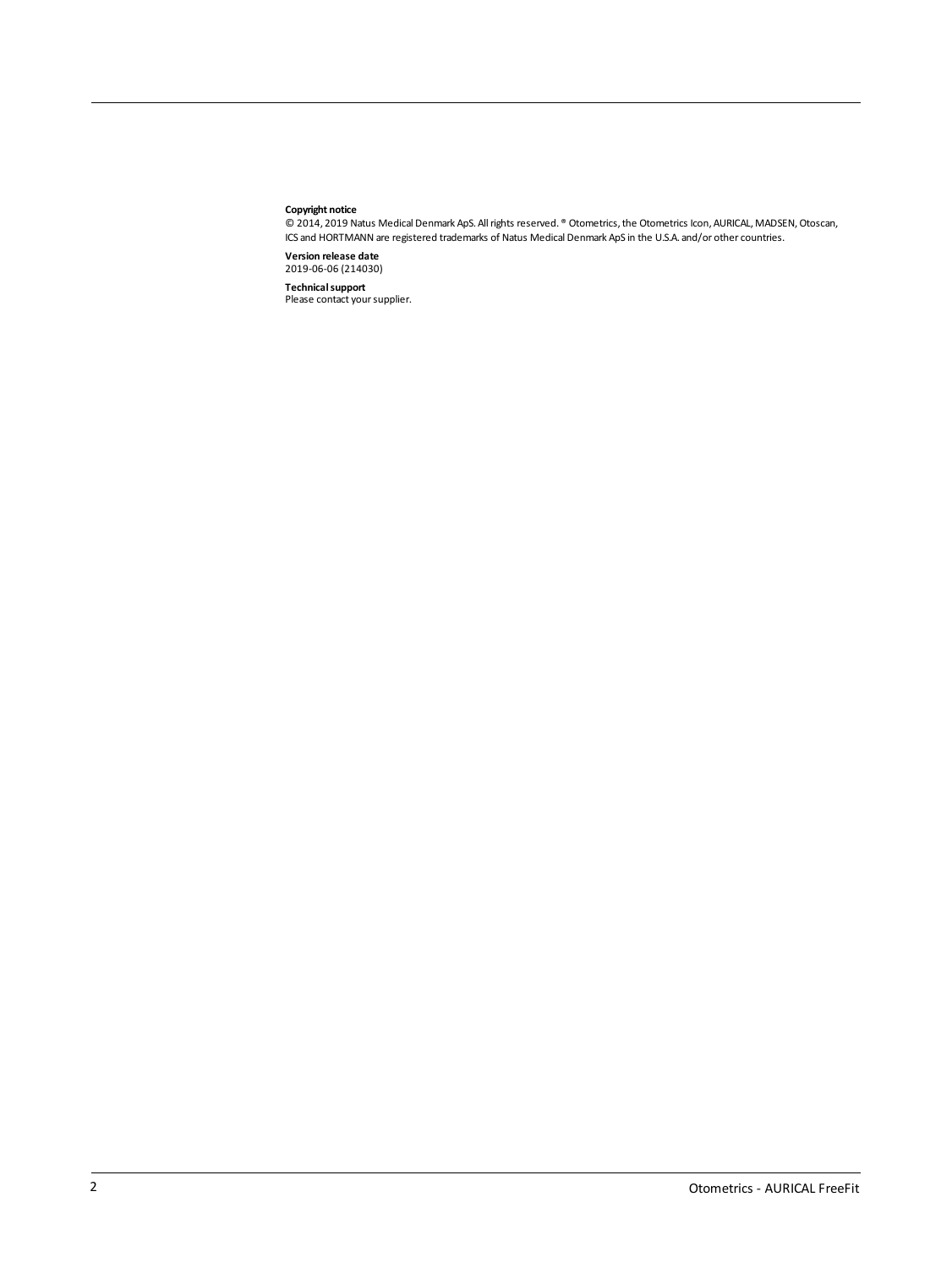# **Table of Contents**

|                | 4  |
|----------------|----|
| $\mathbf{2}$   | 4  |
| 3              | 4  |
|                | 5  |
| 5.             | 6  |
|                | 12 |
| $\overline{7}$ | 13 |
| 8              | 14 |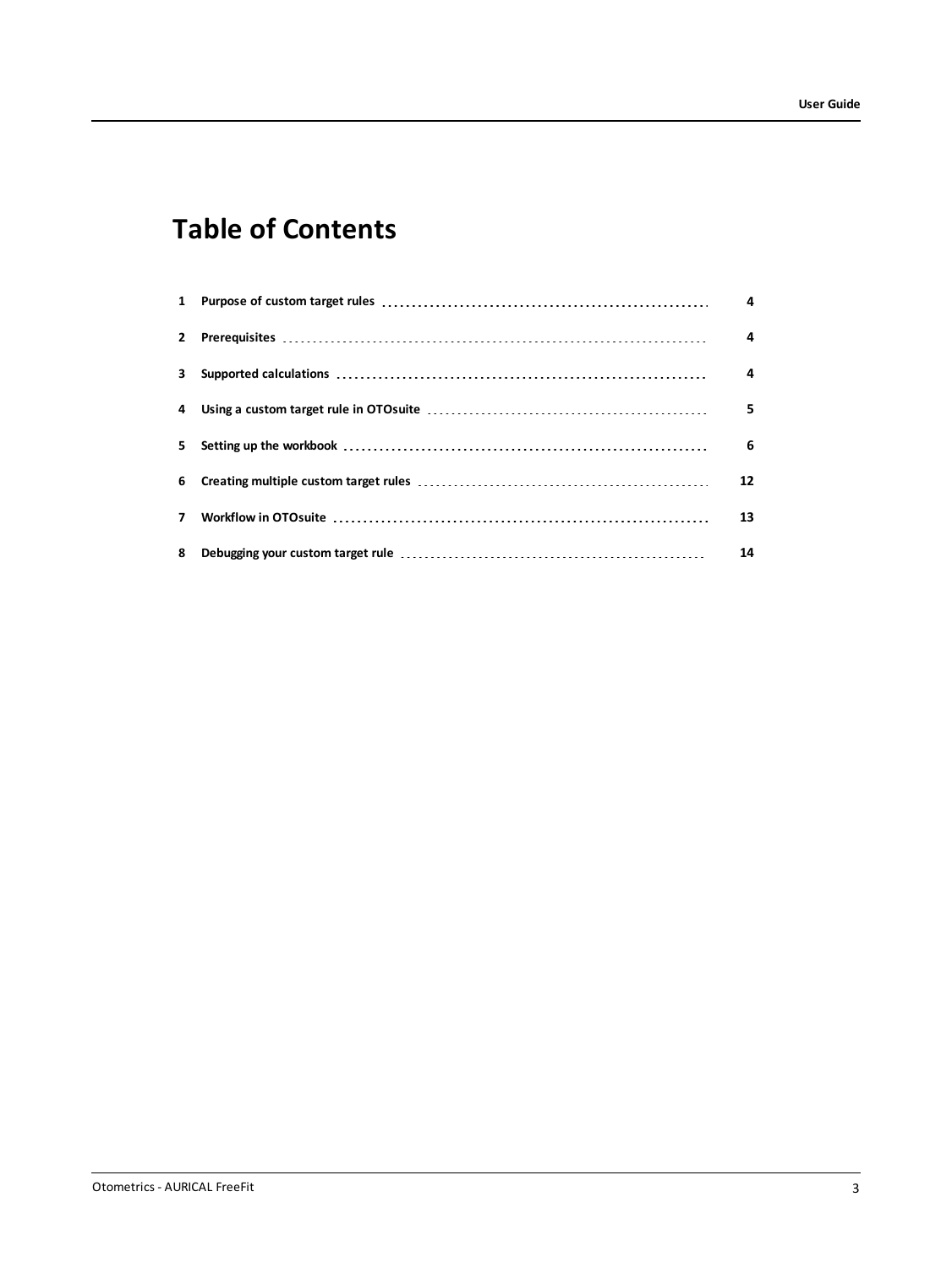# **1 Purpose of custom target rules**

<span id="page-3-0"></span>In the OTOsuite PMM module, you can choose between several validated target rules to use for fitting verification (for example, DSL v4.2, DSL v5.0, NAL-NL1 and NAL-NL2).

In addition to the built-in target rules, you can now define your own prescriptive targets. These target calculations can be defined in a Microsoft Excel workbook. The calculations can be based on patient and measurement information which OTOsuite fills into the workbook automatically together with any additional customer information, such as custom RECD values, that the person responsible for the custom target sees fit to include.

The custom target workbooks only have to be edited by the person who develops the target calculation. Once the custom target workbook is ready for use, it only needs to be copied onto the computer of the daily users.The daily users don't have to open the workbook.

#### **Purpose of this document**

<span id="page-3-1"></span>This document describes how to set up a custom target rule. The intended user of this document is the developer of a custom target rule. Once the target rule has been set up, it can be selected in OTOsuite and used like any other target rule.

## **2 Prerequisites**

<span id="page-3-2"></span>In order to develop a custom target rule, you must use Microsoft Excel 2003 or newer. Also, each OTOsuite user that will use the custom target rule must have Excel installed on their computer. (See also [Deployment](#page-5-1) to other computers ► 6.)

## **3 Supported calculations**

First you must decide which of the following calculations you want to support (at least one):

- Insertion gain (in real ear and coupler) IG
- Aided gain (in real ear and coupler) AG
- Aided response (in real ear and coupler) AR
- Predicted real ear unaided gain REUG
- Predicted real ear to coupler difference RECD

Then you must define your algorithms for each of the supported targets and predicted values above.

The input parameters available can be found on the *Fitting Details* worksheet in the *Custom Target Rule* workbook and will reflect the settings available in the **Fitting Details** dialog in OTOsuite.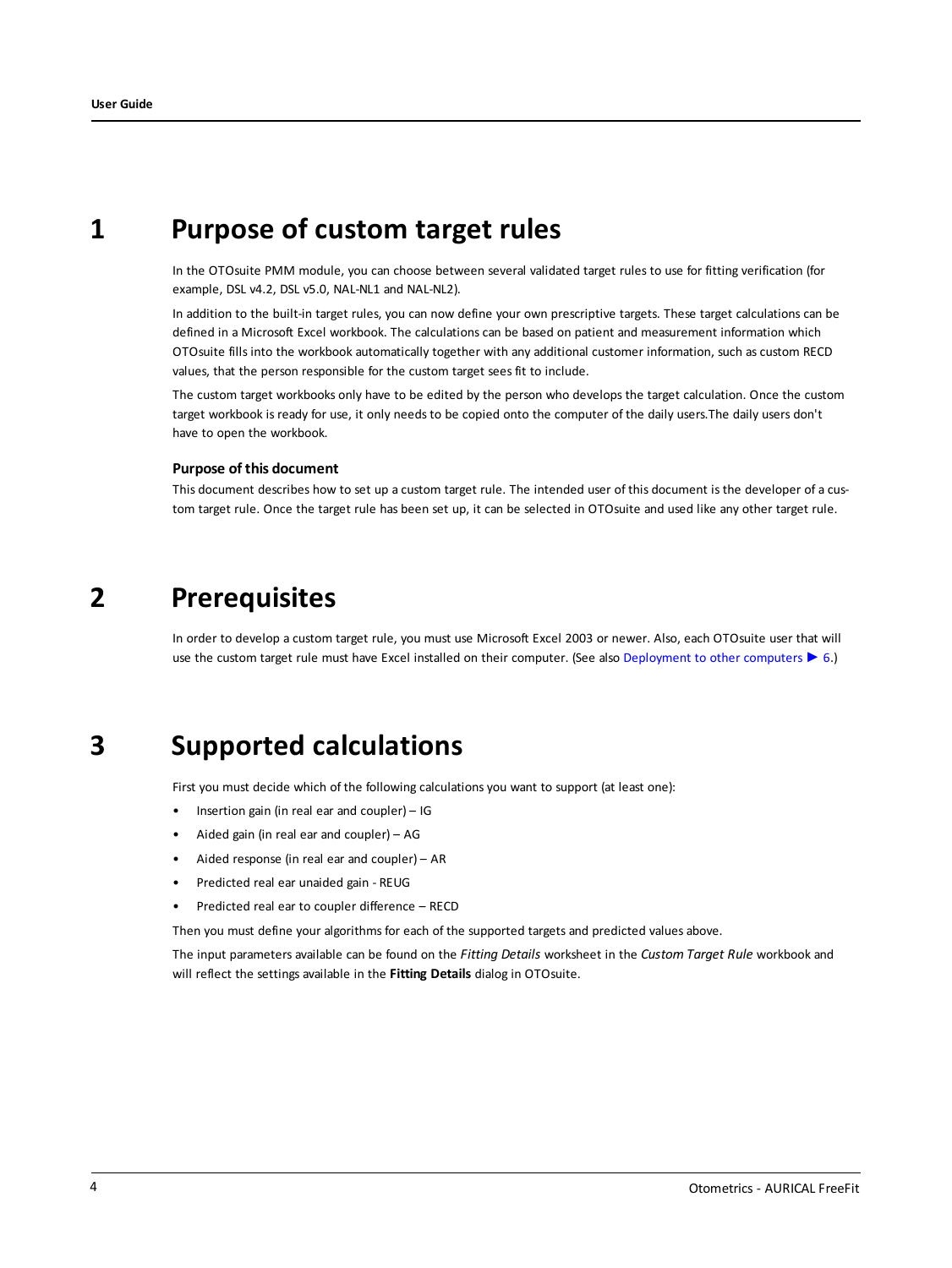| Target Rule:                                    | Custom             | Date of Birth:           | 01-01-1990<br>⊞▼   |
|-------------------------------------------------|--------------------|--------------------------|--------------------|
| Fitting Mode:                                   | <b>Real Ear</b>    | Gender:                  | Unknown            |
| Applied REUG:                                   | Predicted (Custom) | Applied RECD:            | Predicted (Custom) |
| H.I. Type:                                      | <b>BTF</b>         | Transducer:              | <b>Insert Tip</b>  |
| Venting:                                        | None               | Use Bone Conduction:     | <b>No</b>          |
| Amplification:                                  | Binaural           | Applied UCL:             | Predicted          |
| Use OpenREM calibration<br><< Advanced Settings |                    | Show for each new client |                    |
| Program Type:                                   | Quiet              | Coupler:                 | HA <sub>2</sub>    |
| No. of Channels:                                | 17                 |                          |                    |
| Compression type:                               | <b>Non-linear</b>  | Earpiece:                | Foam Tip           |
| Client Type:                                    | Adult              | <b>REUG Orientation:</b> | $0^{\circ}$        |
|                                                 |                    | Applied REDD:            | Average (LTASS)    |

# **4 Using a custom target rule in OTOsuite**

<span id="page-4-0"></span>To enable the custom target rule in OTOsuite, you must create an Excel workbook from the template in the Support folder on your OTOsuite installation media (for example D:\Support\TargetRules\TargetRule.OTOtargetCalc.xlt, where D: is your DVD drive).

When you have setup the workbook and added the needed calculations you must save this file as an Excel workbook in the following folder: <INSTALLDIR>\CustomTargetRules\<filename>.OTOtargetCalc.xls. (E.g.: C:\Program Files\GN Otometrics\Otosuite\CustomTargetRules\MyTargetRule.OTOtargetCalc.xls)

If you want to create multiple target rules, you can create additional workbooks with different file names. (See [Creating](#page-11-0) [multiple](#page-11-0) custom target rules ► 12.)

#### **Sample workbook**

In the support folder of your installation media, you can also find a sample workbook that implements a basic "half gain" rule. Copy this file to the location above to see how it works. (D:\Support\TargetRules\Custom target rule sample.OTOtargetCalc.xls).

As soon as the workbook is saved in the correct folder, you can select the custom target rule from the**Fitting Details** dialog in OTOsuite.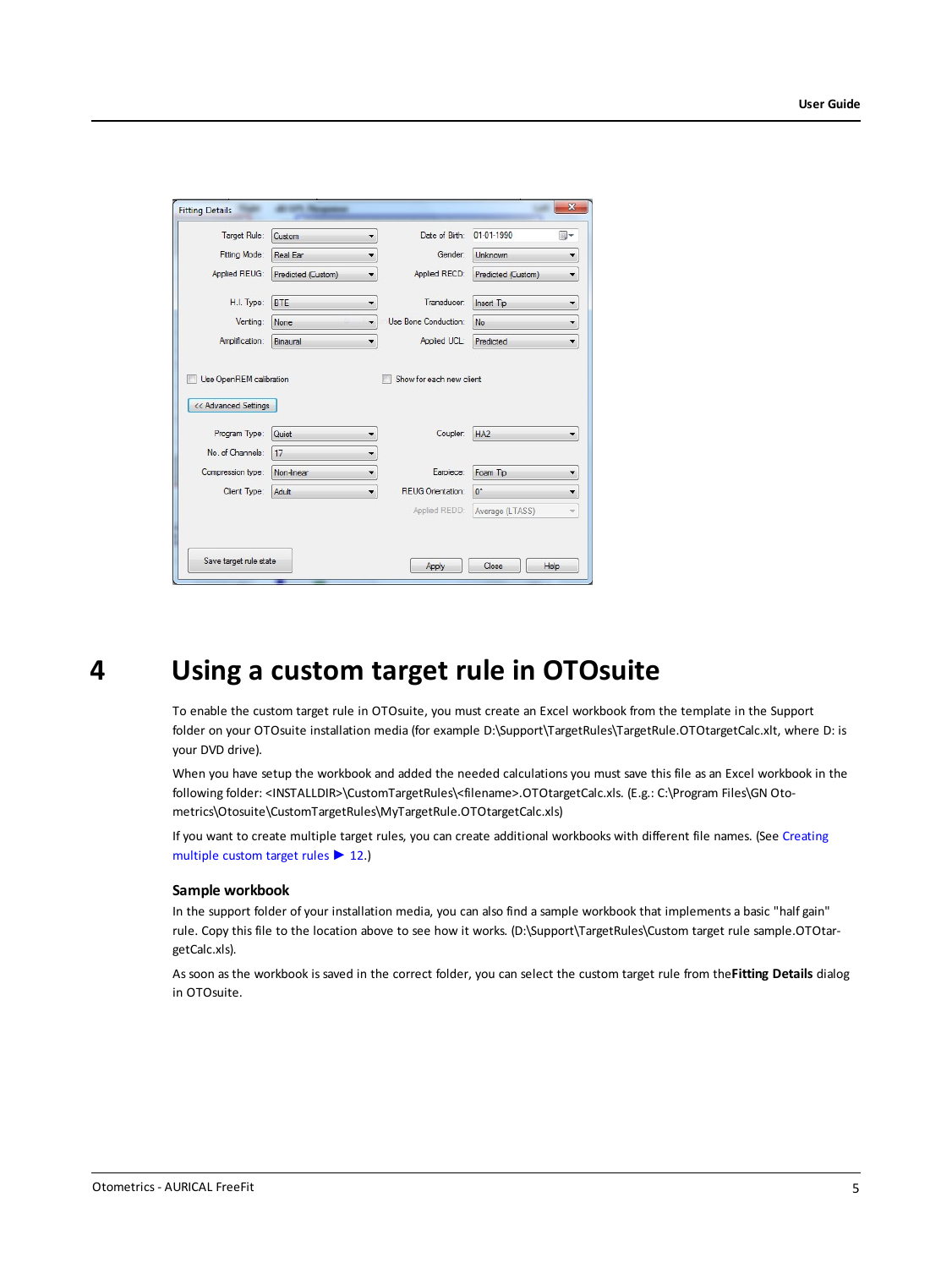| Target Rule:   | Custom                         |  |
|----------------|--------------------------------|--|
| Fitting Mode:  | DSL v5.0                       |  |
|                | NAL-NL1<br>NAL-NL <sub>2</sub> |  |
| Applied REUG:  | Manual                         |  |
|                | <b>DSL v4.2</b>                |  |
|                | Custom                         |  |
| H.I. Type:     | BTE                            |  |
| Venting:       | None                           |  |
| Amplification: | Binaural                       |  |

#### **4.1 Deployment to other computers**

<span id="page-5-1"></span><span id="page-5-0"></span>If you want to use the custom target rule on more computers, each computer must have a version of Microsoft Excel installed that supports the formulas used in your workbook. On each computer, the workbook must be copied to the correct folder, as described above.

# **5 Setting up the workbook**

The *Custom Target Rule* workbook has several preconfigured worksheets available, which are described in the following. You can add more worksheets for detailed calculations. Comments in the cells give you guidance regarding the content and format of each cell.

Cells that must contain input for OTOsuite have a white or yellow background.

OTOsuite expects cells to retain their absolute positions on worksheets with the exact names as defined in the template. All empty cells can be used for any purpose and will be ignored by OTOsuite.

14 4 ▶ H | Target Rule Properties / Fitting Details / Audiogram / Applied Values / Target Curve | Predicted Values / Calc1 / Calc2 行 Ready

### **5.1 Target Rule Properties worksheet [data** *to OTOsuite***]**

This sheet is information to OTOsuite about the custom target rule and some of the values will be saved along with the target curve in OTOsuite. You must fill in all highlighted cells on this sheet.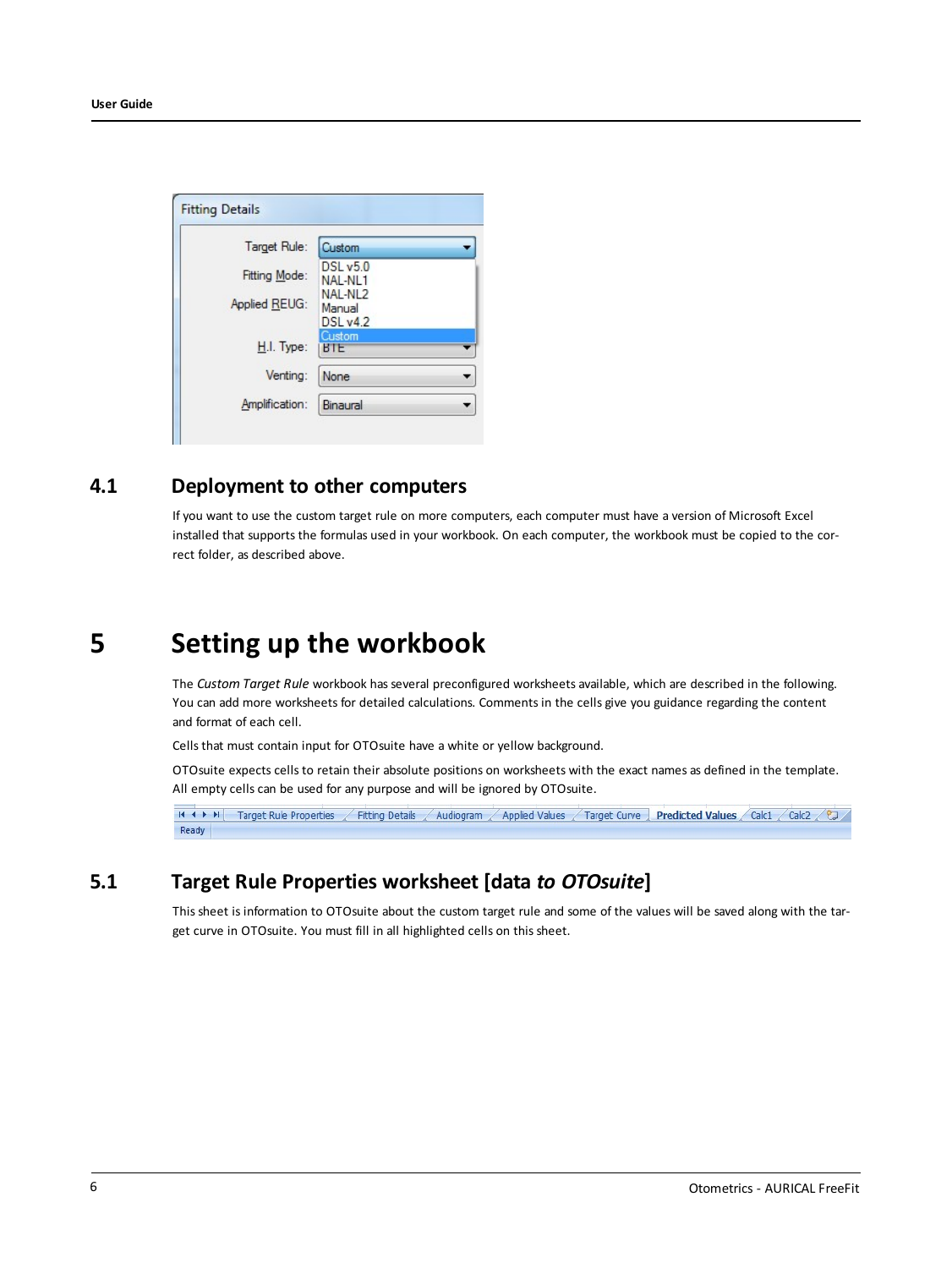

The *Can Calculate…* and *Can Predict…* fields define which output values OTOsuite can read from the workbook.

Mouse over the label cells to read the detailed descriptions of each property, and click in the highlighted cells to see the valid input values.

The *Undefined Value* is your definition of values that are empty (not defined). Undefined values written by OTOsuite to the workbook will have this value. Values read by OTOsuite that have this value will be interpreted as undefined.

### **5.2 Fitting Details worksheet [data** *from OTOsuite***]**

The fitting details available in the workbook are all the properties you can set up from the **Fitting Details** dialog in OTOsuite after having selected the Custom target rule.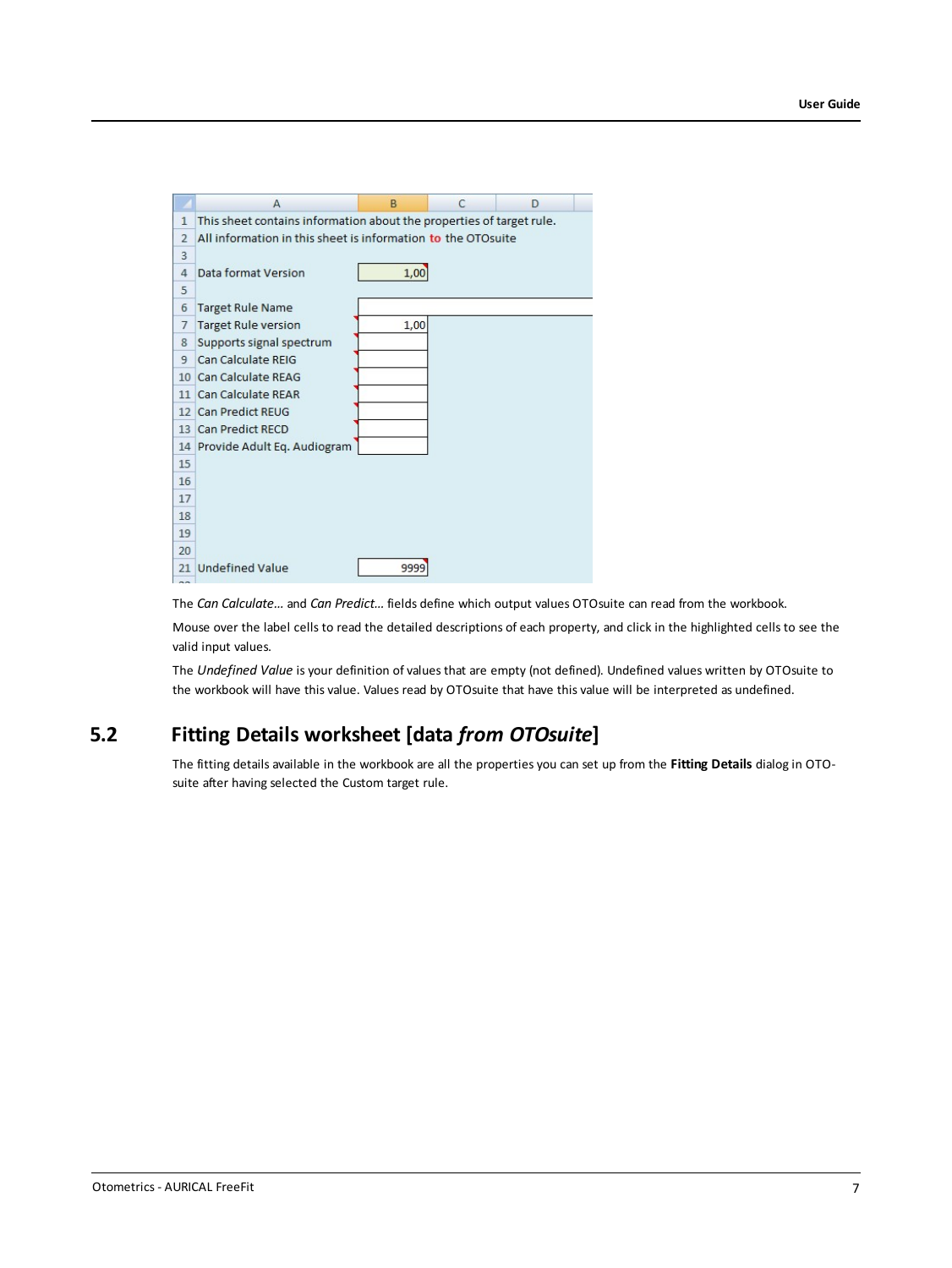

OTOsuite will fill in the cells with numbers. In your algorithms, you can interpret the numbers as described in the comments for each cell.

## **5.3 Audiogram worksheet [data** *from OTOsuite***]**

The *Audiogram* worksheet will contain all the audiogram data available from OTOsuite.

Each audiogram type consists of 24 values (linearly interpolated and extrapolated in the logarithmic frequency domain from the available audiogram points in OTOsuite) and 24 status points.

Each status point tells if the point is a true measured/entered point or interpolated/extrapolated and whether it is a No Response point.

OTOsuite will call the workbook for target calculations once for each ear but the workbook will always have audiogram data for both ears available.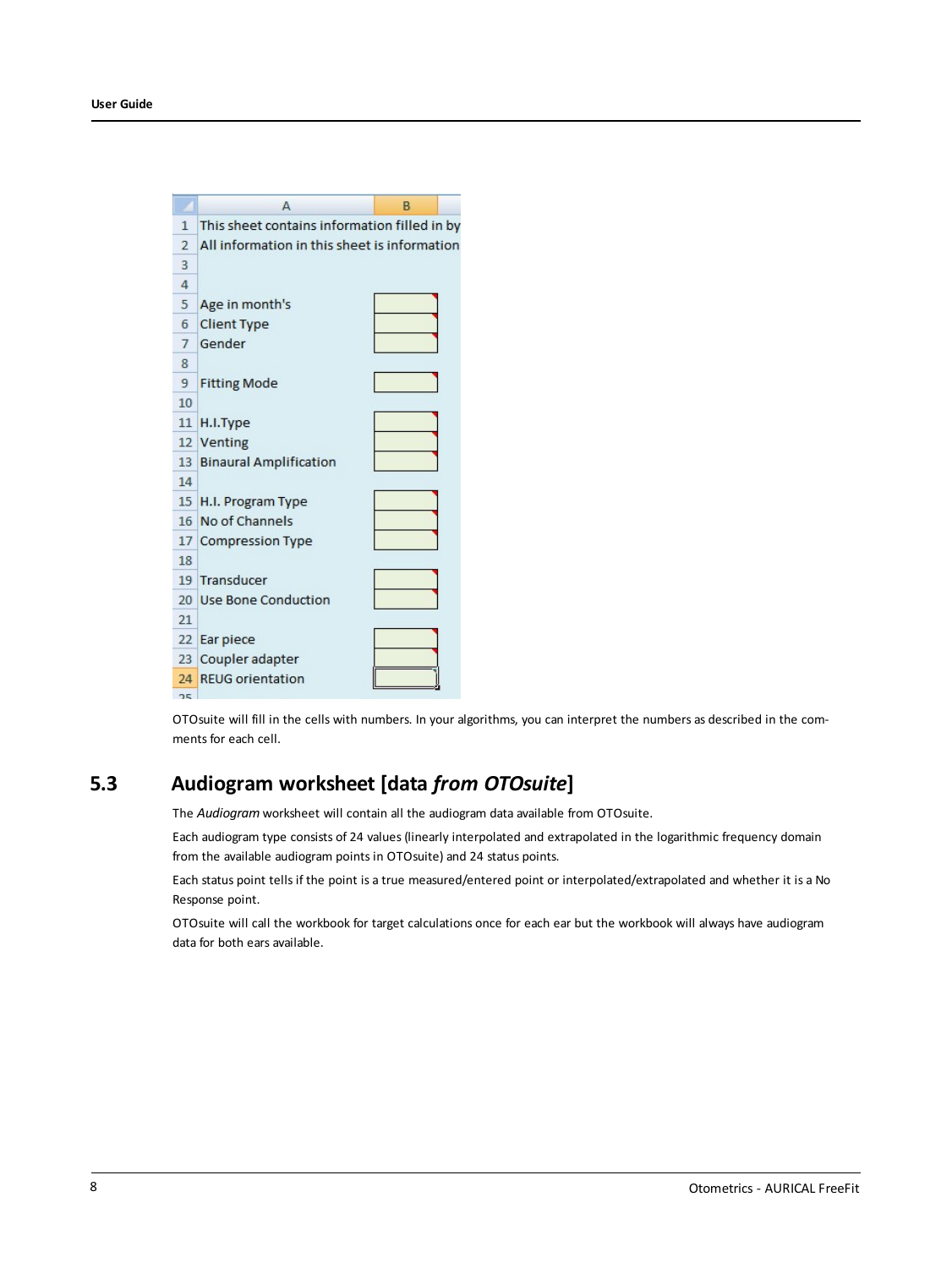|                 | А                                                                                                                | B      |        | D      | F      | F      | G      | н      |        |  |  |  |  |
|-----------------|------------------------------------------------------------------------------------------------------------------|--------|--------|--------|--------|--------|--------|--------|--------|--|--|--|--|
| 1               | This sheet contains measured (or predicted) values filled in by the OTOsuite at runtime. Refer to the relevar    |        |        |        |        |        |        |        |        |  |  |  |  |
| 2               | All information in this sheet is information from the OTOsuite                                                   |        |        |        |        |        |        |        |        |  |  |  |  |
| 3               | Note: Not all cells needs to have a defined value. If the cell value is not defined this must be indicated by th |        |        |        |        |        |        |        |        |  |  |  |  |
| $\overline{4}$  |                                                                                                                  |        |        |        |        |        |        |        |        |  |  |  |  |
| 5               |                                                                                                                  |        |        |        |        |        |        |        |        |  |  |  |  |
| 6               |                                                                                                                  | 125 Hz | 160 Hz | 200 Hz | 250 Hz | 315 Hz | 400 Hz | 500 Hz | 630 Hz |  |  |  |  |
| $\overline{7}$  | Audiogram HTL Level                                                                                              |        |        |        |        |        |        |        |        |  |  |  |  |
| 8               | Audiogram HTL status                                                                                             |        |        |        |        |        |        |        |        |  |  |  |  |
| 9               | <b>Audiogram UCL Level</b>                                                                                       |        |        |        |        |        |        |        |        |  |  |  |  |
| 10              | <b>Audiogram UCL Status</b>                                                                                      |        |        |        |        |        |        |        |        |  |  |  |  |
|                 | 11 Audiogram BC Level                                                                                            |        |        |        |        |        |        |        |        |  |  |  |  |
|                 | 12 Audiogram BC Status                                                                                           |        |        |        |        |        |        |        |        |  |  |  |  |
| 13              | Audiogram HTL Level Opposite Ear                                                                                 |        |        |        |        |        |        |        |        |  |  |  |  |
| 14              | Audiogram HTL status Opposite Ear                                                                                |        |        |        |        |        |        |        |        |  |  |  |  |
| 15              | Audiogram UCL Level Opposite Ear                                                                                 |        |        |        |        |        |        |        |        |  |  |  |  |
| 16              | AudiogramUCL status Opposite Ear                                                                                 |        |        |        |        |        |        |        |        |  |  |  |  |
|                 | 17 Audiogram BC Level Opposite Ear                                                                               |        |        |        |        |        |        |        |        |  |  |  |  |
|                 | 18 AudiogramBC status Opposite Ear                                                                               |        |        |        |        |        |        |        |        |  |  |  |  |
| 10 <sup>1</sup> |                                                                                                                  |        |        |        |        |        |        |        |        |  |  |  |  |

Note . The audiogram will be an adult equivalent audiogram if the Provide Adult Eq. Audiogram property is set to *true in the Target Rule Properties worksheet.*

## **5.4 Loudness Scaling worksheet [data** *from OTOsuite***]**

The *Loudness Scaling* worksheet can contain data from multiple loudness scaling measurements. OTOsuite inserts data in the worksheet.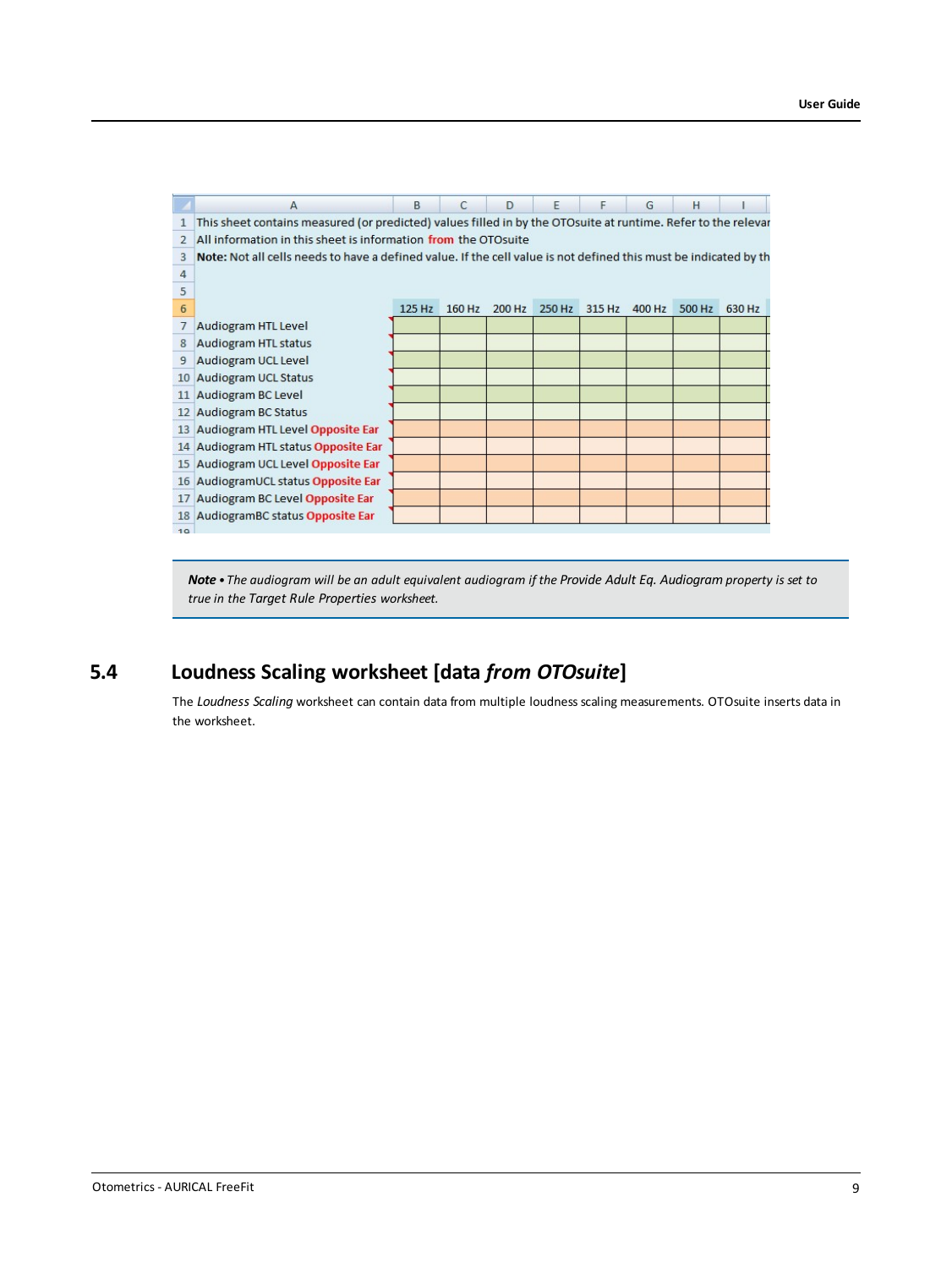

The data rows (row 9 through 44 in the preceding screen shot) will be repeated for each loudness scaling measurement with different measurement settings. If there are multiple measurements with the same measurement settings, only the latest measurement is included.

Use the *Reference Count* and *Offset between measurements* values to iterate though all available measurements and find the type of measurement that suits your needs.

### **5.5 Applied Values worksheet [data** *from OTOsuite***]**

The *Applied Values* worksheet contains information on the applied REUG and RECD as selected in the **Fitting Details** dialog. (These values can be measured or predicted by any target rule with that capability.)

The overall RMS level and the spectrum of the presented signal (the absolute SPL values measured at the reference microphone) are also available.

The spectrum for broadband signals is the Long Term Average Speech Spectrum (LTASS) for the presented signal. The overall RMS level for broadband is also calculated using the LTASS curve, and is displayed in the *Signal Level* field.

The spectrum for Tone Sweep is a peak spectrum. During a measurement, the tones are presented one by one and the level in the spectrum is the level at which the tones are presented. The overall RMS level will correspond to the level for each tone.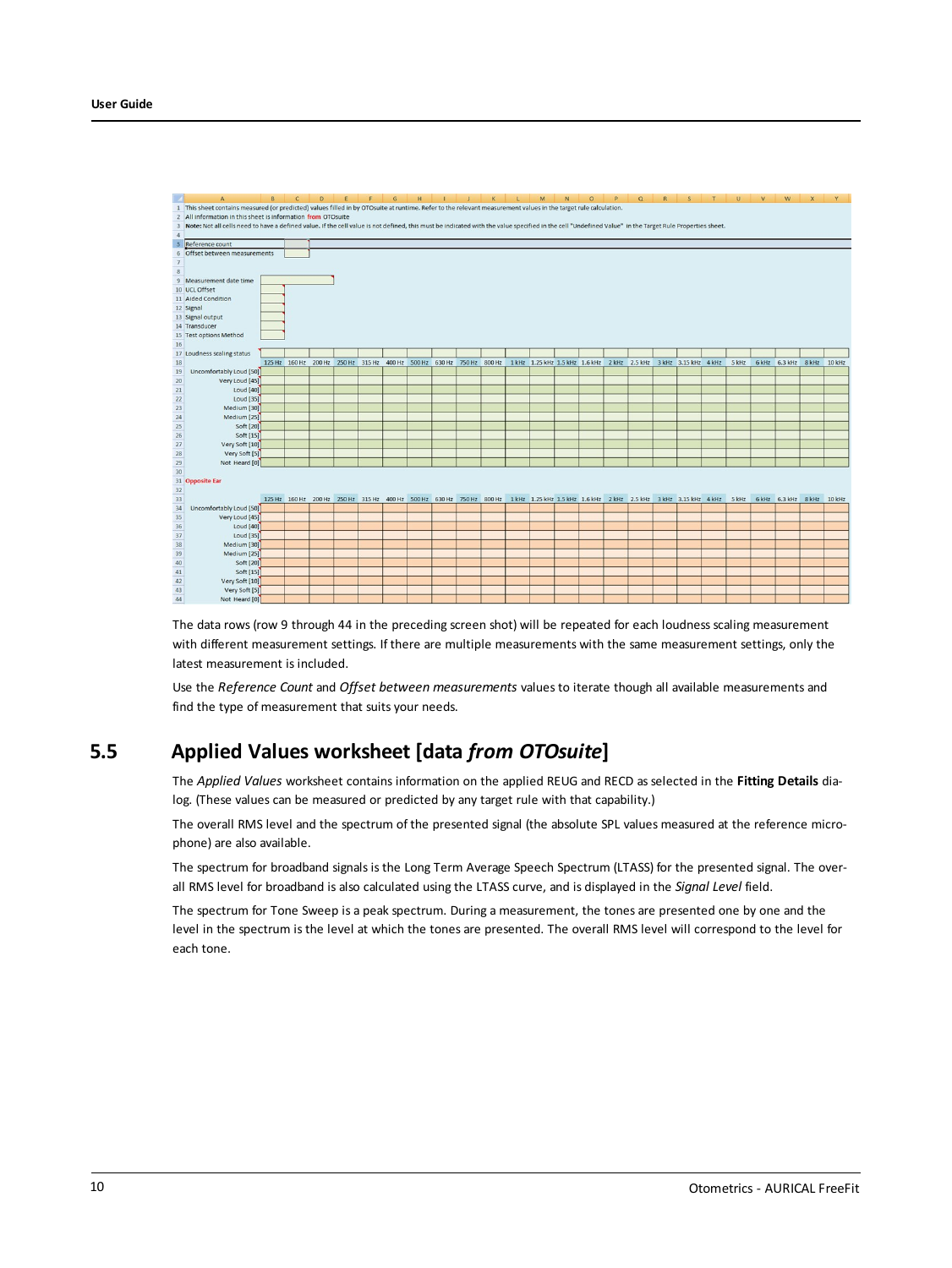

### **5.6 Target Curve worksheet [data** *to OTOsuite***]**

The *Target Curve* worksheet is the place where OTOsuite reads the target curves from a single calculation.

You must fill in each cell of the supported targets with formulas or references to cells with formulas to provide the corresponding values. Set the *Can Calculate*... properties accordingly in the *Target Rule Properties* worksheet.

You do not need to calculate all values. The points that you do not want to calculate can contain the value for *UndefinedValue* that you have specified in the *Target Rule Properties* worksheet. OTOsuite will interpolate undefined points to fill an entire curve in 3rd octave resolution (21 points). Therefore, you might choose to only calculate points on audiometric frequencies.

|    | A                                                                                                        | B      | C      | D      | E      |        | G      | н      |        |  |  |  |  |  |
|----|----------------------------------------------------------------------------------------------------------|--------|--------|--------|--------|--------|--------|--------|--------|--|--|--|--|--|
| 1  | The "Target Curve Result" on this sheet should contain the resulting target curve.                       |        |        |        |        |        |        |        |        |  |  |  |  |  |
| 2  | The values are read by the OTOsuite and used as the target curve.                                        |        |        |        |        |        |        |        |        |  |  |  |  |  |
| 3  | Note: Not all cells needs to have a defined value. If the cell value is not defined this must be indicat |        |        |        |        |        |        |        |        |  |  |  |  |  |
|    |                                                                                                          |        |        |        |        |        |        |        |        |  |  |  |  |  |
|    |                                                                                                          |        |        |        |        |        |        |        |        |  |  |  |  |  |
| 6  |                                                                                                          | 125 Hz | 160 Hz | 200 Hz | 250 Hz | 315 Hz | 400 Hz | 500 Hz | 630 Hz |  |  |  |  |  |
|    | <b>REIG Target Curve Result</b>                                                                          |        |        |        |        |        |        |        |        |  |  |  |  |  |
| 8  | <b>REAG Target Curve Result</b>                                                                          |        |        |        |        |        |        |        |        |  |  |  |  |  |
| 9  | <b>REAR Target Curve Result</b>                                                                          |        |        |        |        |        |        |        |        |  |  |  |  |  |
| 10 |                                                                                                          |        |        |        |        |        |        |        |        |  |  |  |  |  |

If you leave a cell empty, this point will not be extrapolated and will not be shown in OTOsuite. You can use this if you want a curve that does not cover the full frequency range.

### **5.7 Predicted Values worksheet [data** *to OTOsuite***]**

The *Predicted Values* worksheet can be used to predict average REUG and RECD values for OTOsuite. If you have set the *Can Predict REUG* and *Can Predict RECD* properties in the *Target Rule Properties* worksheet, you must provide predicted values, preferably age dependent. All target rules can then use the predicted values from this Custom Target rule.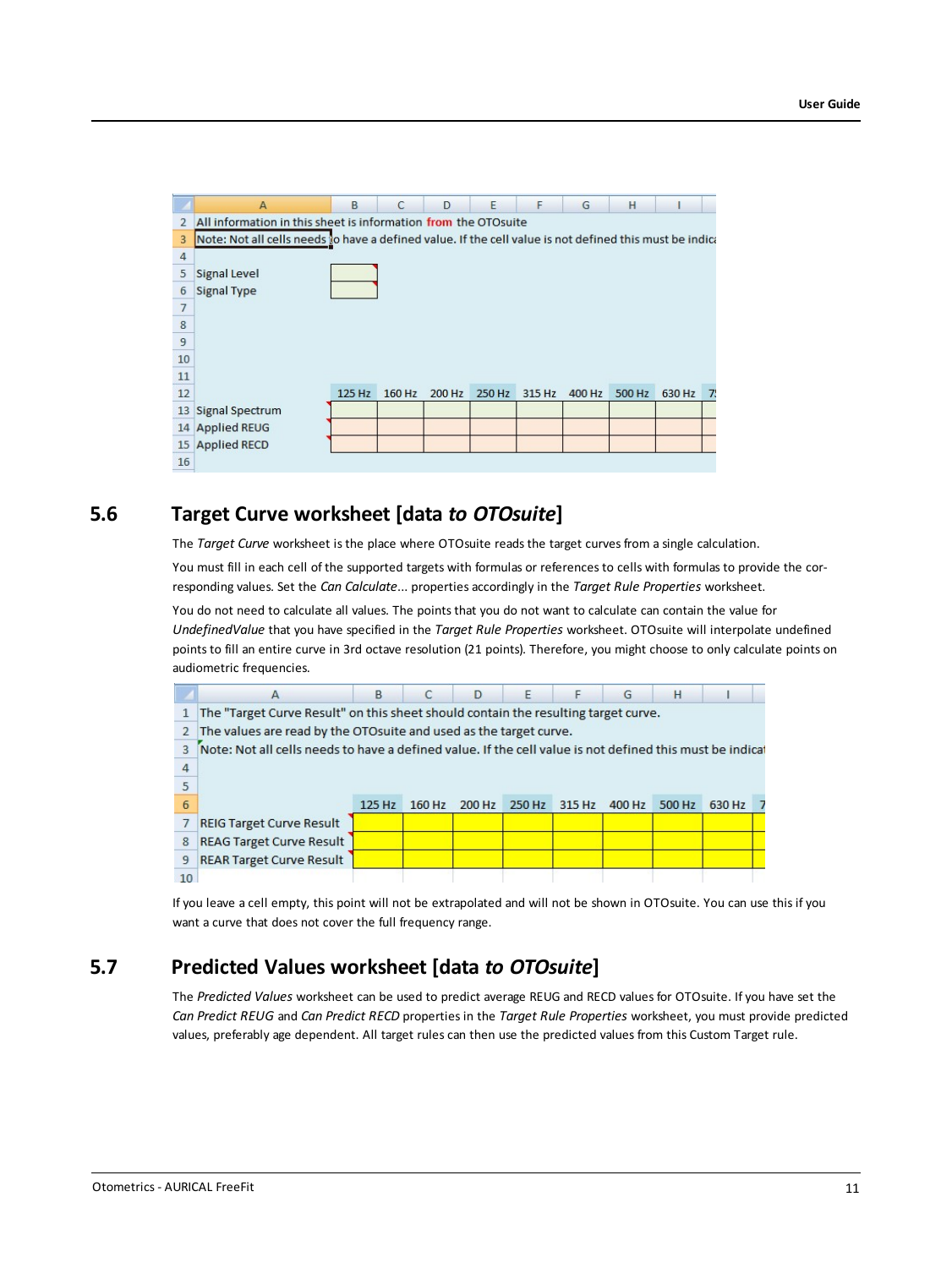|                | А                                                                                                       | B      |        | D      |        | F      | G      | н      |        |  |
|----------------|---------------------------------------------------------------------------------------------------------|--------|--------|--------|--------|--------|--------|--------|--------|--|
|                | If the target rule supports "Predicted REUG "(refer to the "Target Rules Properties" sheet), the "Pre   |        |        |        |        |        |        |        |        |  |
| $\overline{2}$ | If the target rule supports "Predicted RECD "(refer to the "Target Rules Properties" sheet), the "Pre   |        |        |        |        |        |        |        |        |  |
| 3              | Note: Not all cells needs to have a defined value. If the cell value is not defined this must be indica |        |        |        |        |        |        |        |        |  |
| 4              | Do not use these values within this workbook. Use the values supplied by OTOsuite in the Applied        |        |        |        |        |        |        |        |        |  |
| 5              |                                                                                                         |        |        |        |        |        |        |        |        |  |
| 6              |                                                                                                         | 125 Hz | 160 Hz | 200 Hz | 250 Hz | 315 Hz | 400 Hz | 500 Hz | 630 Hz |  |
|                | <b>Predicted REUG Result</b>                                                                            |        |        |        |        |        |        |        |        |  |
| 8              | <b>Predicted RECD Result</b>                                                                            |        |        |        |        |        |        |        |        |  |
|                |                                                                                                         |        |        |        |        |        |        |        |        |  |

You do not need to calculate all values. The values that you do not want to calculate must contain the value for UndefinedValue that you specified in the *Target Rule Propererties* worksheet. Undefined values will be interpolated by OTOsuite.

Note . The predicted RECD is only RECD for verification. The RECD for assessment will be predicted by DSL5 in all cases *when using the Custom Target rule.*

### **5.8 Calc1 worksheet**

In the *Calc1* and *Calc2* worksheets you can place any intermediate calculations of your choice.

|              | A7                            |        | $\overline{\phantom{a}}$             | $f_x$  |        |        |        |                                                                                                        |        |        |         | =IF(AND(Audiogram!A7<>'Target Rule Properties'!\$B\$21; Audiogram!A9<2);Audiogram!A7/2;'Target Rule Properties'!\$B\$21) |   |           |         |           |
|--------------|-------------------------------|--------|--------------------------------------|--------|--------|--------|--------|--------------------------------------------------------------------------------------------------------|--------|--------|---------|--------------------------------------------------------------------------------------------------------------------------|---|-----------|---------|-----------|
|              | $\mathsf{A}$                  | B      |                                      | D      | E      |        | G      | H                                                                                                      |        |        | К       |                                                                                                                          | M | N         | $\circ$ | P         |
|              |                               |        | Place intermediate calculations here |        |        |        |        |                                                                                                        |        |        |         |                                                                                                                          |   |           |         |           |
|              |                               |        |                                      |        |        |        |        |                                                                                                        |        |        |         |                                                                                                                          |   |           |         |           |
| 3            | <b>Fitting Mode = RealEar</b> |        |                                      |        |        |        |        |                                                                                                        |        |        |         |                                                                                                                          |   |           |         |           |
| 4            |                               |        |                                      |        |        |        |        |                                                                                                        |        |        |         |                                                                                                                          |   |           |         |           |
| 5            |                               |        |                                      |        |        |        |        |                                                                                                        |        |        |         | <b>REIG Target Curve Result</b>                                                                                          |   |           |         |           |
|              | 6 125 Hz                      | 160 Hz | 200 Hz                               | 250 Hz | 315 Hz | 400 Hz | 500 Hz | 630 Hz                                                                                                 | 750 Hz | 800 Hz | $1$ kHz | 1.25 kHz 1.5 kHz                                                                                                         |   | $1.6$ kHz | $2$ kHz | $2.5$ kHz |
|              |                               |        |                                      |        |        |        |        |                                                                                                        |        |        |         |                                                                                                                          |   |           |         |           |
| $\mathbf{g}$ |                               |        |                                      |        |        |        |        |                                                                                                        |        |        |         |                                                                                                                          |   |           |         |           |
| 9            |                               |        |                                      |        |        |        |        |                                                                                                        |        |        |         |                                                                                                                          |   |           |         |           |
| 10           |                               |        |                                      |        |        |        |        |                                                                                                        |        |        |         |                                                                                                                          |   |           |         |           |
| 11           |                               |        |                                      |        |        |        |        | This half gain rule calculates the insertion gain as the hearing loss for each frequency divided by 2. |        |        |         |                                                                                                                          |   |           |         |           |

You can use any formula available in the version of Excel you want to use for your calculations.

<span id="page-11-0"></span>Refer to the Custom target rule sample.OTOtargetCalc.xls for specific examples of calculations and references. (See [Using](#page-4-0) a custom target rule in [OTOsuite](#page-4-0) ► 5.)

# **6 Creating multiple custom target rules**

You can set up more than one custom target rule. You use a different Excel file for each target rule. The *Target Rule Name* is included in the list of target rules in the **Fitting Details** dialog in OTOsuite.

If more than one workbook contains the same name in the *Target Rule Name* field, then the rule with the highest *Target Rule Version* will be used.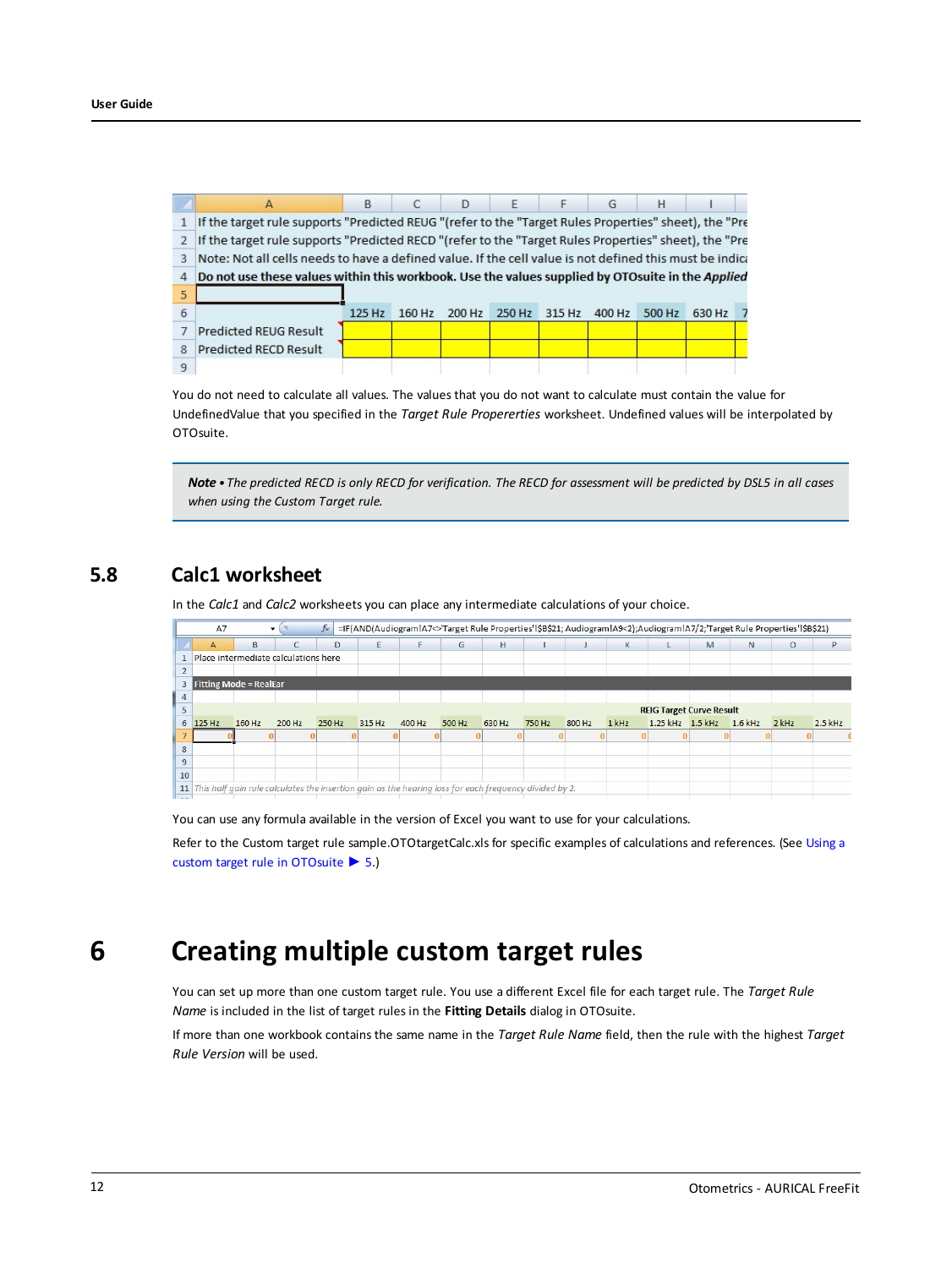# **7 Workflow in OTOsuite**

<span id="page-12-0"></span>When you have selected the name of your custom target rule in the **Target Rule** field and you make a measurement or change the fitting details or the audiogram, then OTOsuite will call the workbook a number of times for each target needed (REIG, REAG, REAR, Predicted REUG or Predicted RECD), and for one ear at a time.

On each call, the data, fitting details and measurement settings (e.g. Signal Level and Used REUG) will be copied to the workbook according to the desired target.

Below is a description of a typical workflow to illustrate how OTOsuite applies the custom target rule.

- 1. Create or load an audiogram.
- 2. Open PMM in OTOsuite and open the **Fitting Details** dialog from the **Measurement** menu or with F10.
- 3. In the **Target Rule** field, select the name of the custom target rule (only visible if there is a valid Excel workbook in the right location).
- 4. Select the **Applied REUG** and **Applied RECD** (for verification). The selected REUG/RECD will be supplied to the workbook upon calculation. This means that you can choose to let DSL or NAL provide the predicted REUG and RECD for your workbook. If your workbook supports Predicted REUG and/or Predicted RECD, then **Predicted (Custom)** will be the default choice. This means that your workbook will get its own predicted values from OTOsuite. (OTOsuite will retrieve the values from the *Predicted Values* worksheet and then feed the values to the *Applied Values* worksheet.)

Note . This is the way to use your own data. Do not reference your own predicted values directly in the work*book.*

- 5. When you start a measurement from the control panel, the target curve will be calculated. This is done in the following sequence:
	- A. OTOsuite writes current audiogram data, fitting details and measurement settings to the workbook. The measurement settings include the signal type and signal level that have been set up for the measurement button you pressed.
	- B. OTOsuite makes the workbook calculate all cells in all worksheets.
	- C. OTOsuite reads the target curves provided by the workbook (according to the CanPredictREIG, CanPredictREAG, CanPredictREAR properties on the *Target Rule Properties* worksheet)
	- D. OTOsuite calculates the remaining target curves not provided by the workbook (e.g. REIG = REAG REUG, REAG = REIG + REUG and REAR = REAG + signal spectrum)

When you mouse over a measurement button, or if you have selected the Preview Target Curves overlay, the steps above will also be executed.

6. The HL/SPL conversion in OTOsuite will use the Applied REUG and Applied RECD selected in the Fitting Details. This means that whatever target rule you have selected, the workbook can be asked to supply Predicted REUG, but not the predicted RECD for Assessment because this value is not supported by custom target rules in OTOsuite (the workbook can only supply RECD for verification).